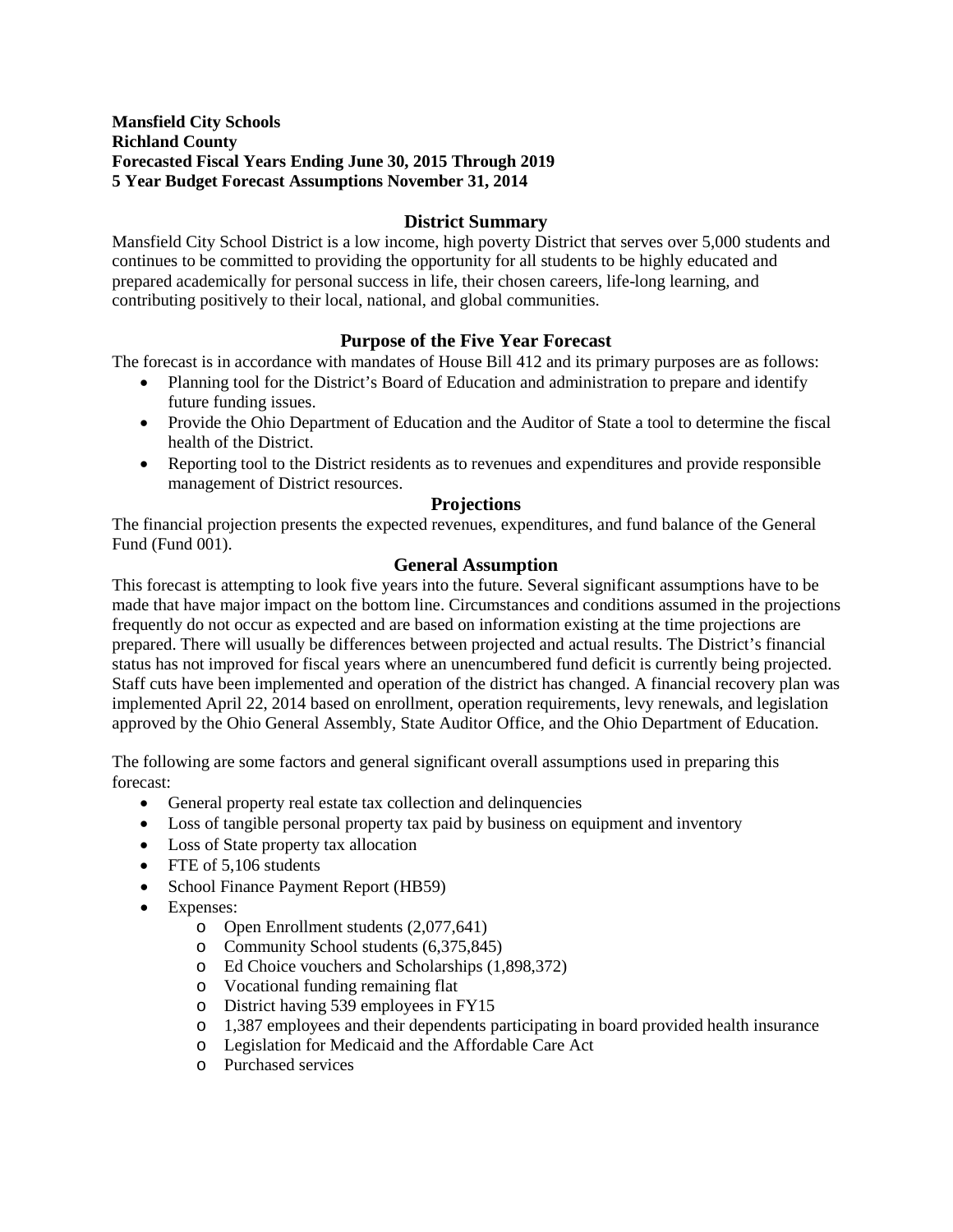# **Revenue Assumptions**

The following represents the significant assumptions made to create the revenue portion of the five year forecast.

# **Line 1.01 General Property Tax (Real Estate)**

Property values account for approximately 22% of revenue for the Mansfield City School District. The property values are established each year by the County Auditor based on new construction and applicable appraisals. Every six years the County Auditor re-appraises properties in the county. The school's fiscal year runs from 7/1 through 6/30, tax revenues collected in a calendar year are reflected in two different fiscal years as reported by Richland County Auditor on the Official Certificate of Estimated Resources. In November 2012 the renewal for the 9.9 mill levy failed resulting in a \$4,000,000.00 loss of property tax to the Mansfield City Schools. In May 2013 the voters approved the renewal of a 9.8 mill levy that will generate \$3,900,000.00 for five years. The Richland County Auditor has estimated outstanding delinquent real estate taxes as of 6/30/14 in the amount of \$5,879,743 due to the downturn in the real estate market. With continued slow economic growth in Richland County at this time the estimates for real estate taxes are conservative. Voters approved a new levy in November 2013 that will generate \$4,000,000.00 per year and expire spring 2019.

Report: Richland County Auditor August and February Settlement Appropriation Sheet

# **Line 1.02 Tangible Personal Property Taxes**

The state's biennial budget bill (HB153) eliminates tax generated on tangible personal property and does not replace revenue. Commercial Activities Tax (CAT) collection is the only component of the category's collection. The Richland County Auditor has estimated outstanding delinquent tangible personal property taxes as of 6/30/14 in the amount of \$177,414.

Report: Richland County Auditor August Settlement Appropriation Sheet

### **Line 1.03 Income Taxes**

The district does not have an income tax.

### **Line 1.035 Unrestricted State Grants-in-Aid**

- With the effects of House Bill 59 legislation and the elimination of the OEBM (Ohio Evidence Based Model) funding model, the forecast shows state foundation funding based on the state's School Finance Payment Report (SFPR).
- Casino revenue started flowing into State collections early fiscal year 2013. The revenue is a conservative amount for this line item due to estimated low profits.
- Foundation monies will be reduced by \$1,842,500 in each year of 2015 and 2016 to begin payment for the State Emergency Loan received in the 2013-2014 school year.
- The reader should be aware that State Funding for schools is subject to deliberations and approval of the Ohio General Assembly.

Report: Ohio Department of Education Foundation Settlement Report FY15

### **Line 1.04 Restricted State Grants-in-Aid**

This category includes restricted state aid for Career Tech students and Poverty Based Assistance funds. For purposes of this forecast it is assumed that in Fiscal Year 2015 through 2019 the state of Ohio will not have growth in this area.

Report: Ohio Department of Education Foundation Settlement Report FY15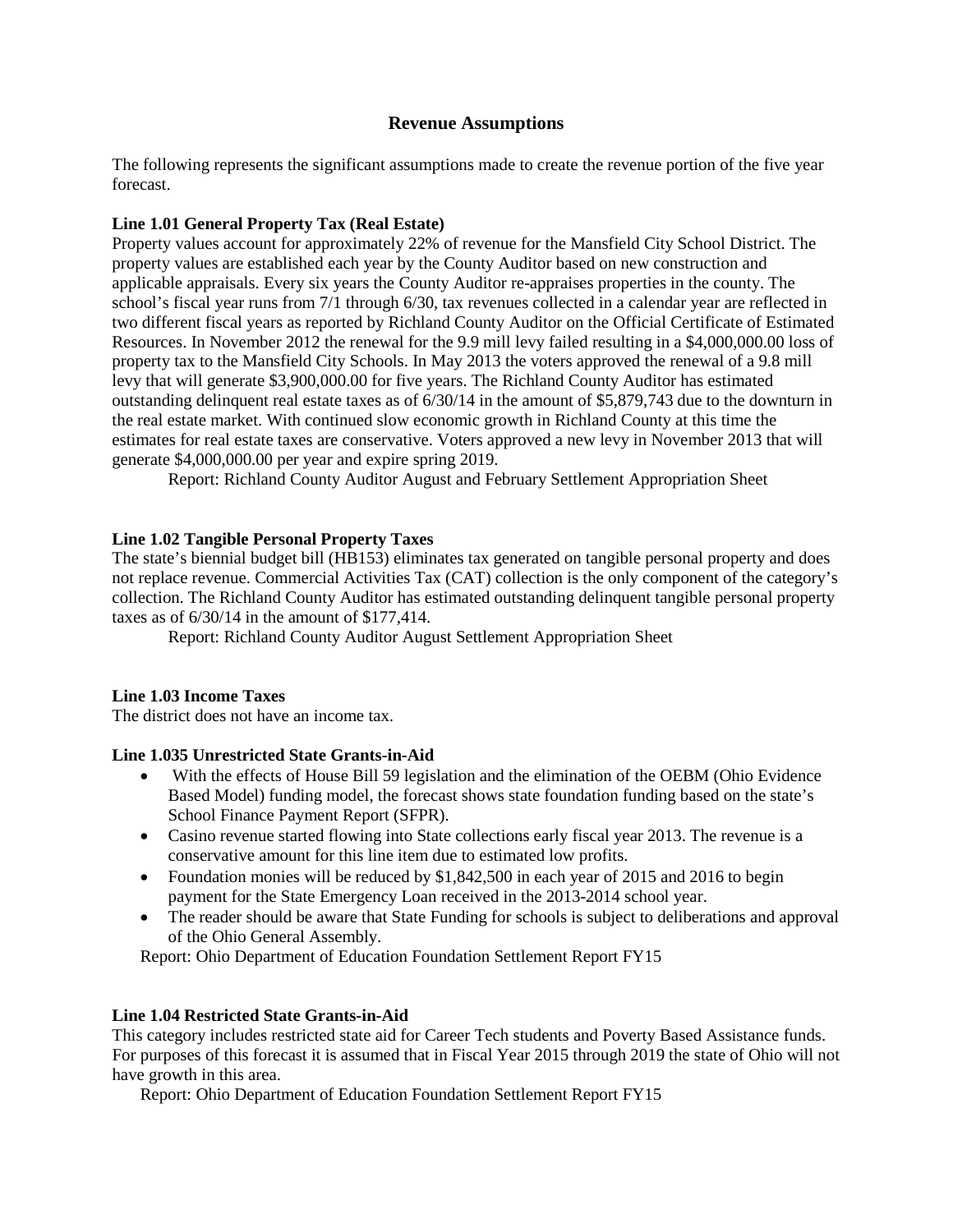### **Line 1.045 Restricted Federal Grants-in-Aid-SFSF**

Federal Stabilization money is phased out beginning in 2013. Ed Jobs money was received in FY12 and has been phased out beginning in 2013.

### **Line 1.05 Property Tax Allocations**

Each of the fiscal year amounts are based on historical data, and represent rollback and homestead payments. These tax credits are reimbursed to the district through the state and are calculated by applying the appropriate percentages to residential property tax collections. This revenue grows at the same pace as residential real estate assessed valuation. Starting with November 2013, new levies that are passed will not qualify for homestead and rollback state guaranteed tax allocations to the District. There will be no reimbursement from the State on any new levies. Also, FY13 and beyond the complete loss of TPP (Tangible Personal Property) reimbursement is reflected. The reader should be informed that State funding for schools is subject to deliberations and approval of the Ohio General Assembly and is set as part of the State's biennial budget.

Report: Richland County Auditor August Settlement Appropriation Sheet Report: Ohio Department of Education Foundation Settlement Report FY15

### **Line 1.06 All Other Revenues**

Estimates for this category encompass tuition income, fee collections, rental income, and all other local income sources. One primary source of revenue in this category was investments for the district that included CD's and money market agency accounts. Investments were liquidated to provide cash on hand for payroll and purchase order payments. Another primary source of revenue received is students coming to our district from other public schools in the state of Ohio to be educated here through open enrollment. Projections FY 2014 and beyond are that our numbers will be fairly constant. The accounting system shows revenue for incoming students under "Other Revenue" and expenses for outgoing students under "Purchased Services". Typical preschool units will not be offered in the district beginning the 2014-2015 school years. Mansfield City School district will cease sponsorship and operation of the conversion schools (IMAC, Elective Academy, and Enhancement Academy) beginning the 2014-1015 school.

Report: Ohio Department of Education Foundation Settlement Report FY15

### **Line 2.01-2.06 All Other Financing Sources**

It is assumed that transfers will be consistent with historical trends. Advances or appropriation per Ohio Revised Code of funds will be utilized through sound financial management of the other non General Fund accounts. A State Emergency Loan was awarded in the 2013-2014 school year.

### **Line 2.07 All Other Financing Sources**

This includes all sales of property, fixed assets, and any refunds of prior year expenditures that include eRate reimbursement. In years 2015-2019 application for e-rate reimbursement will be processed.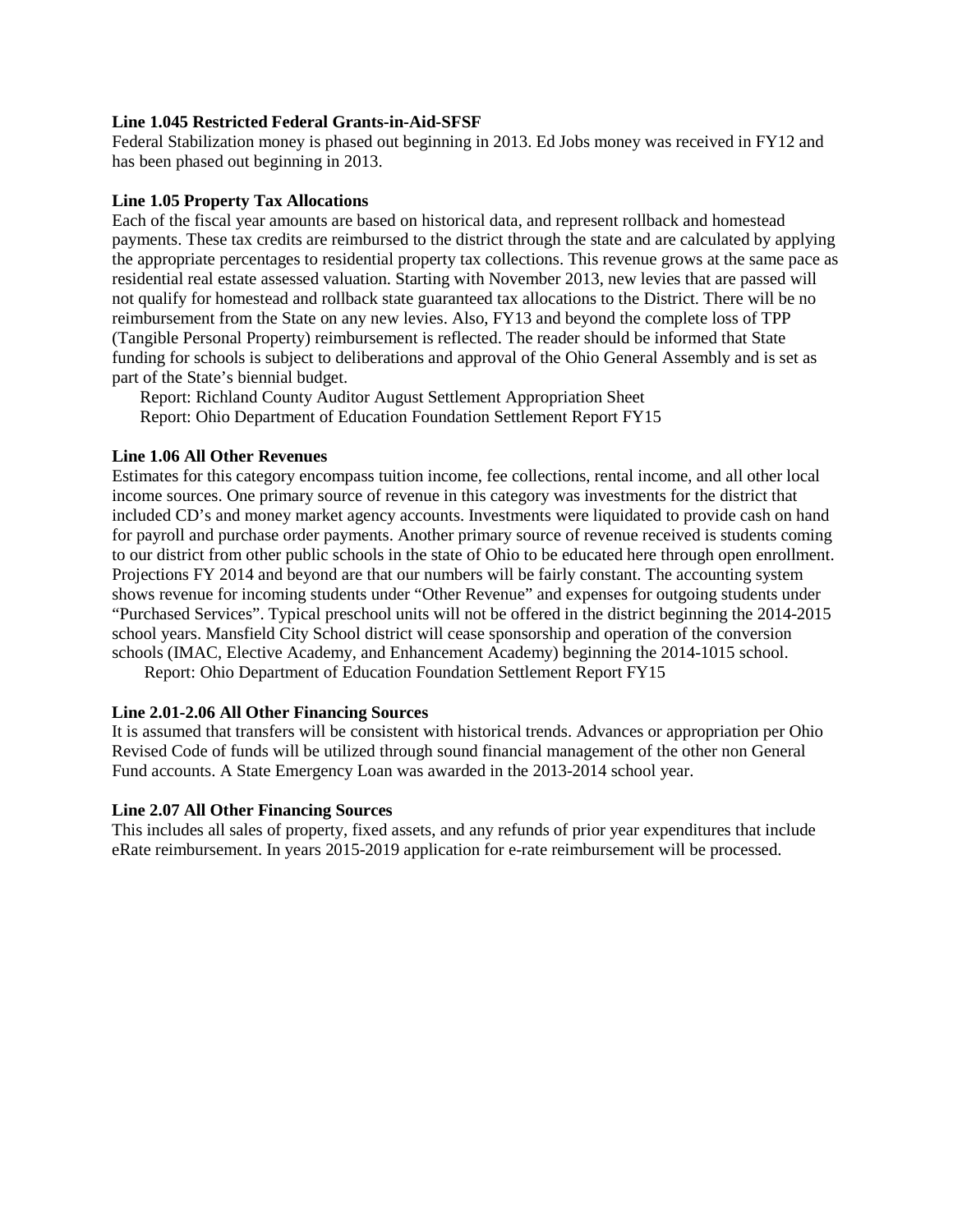### **Expenditure Assumptions**

The following represents the significant assumptions made to create the expenditure portion of the five year forecast.

#### **Line 3.01 Personal Services**

Personal Services include salaries and wages, supplemental contracts, substitute costs, and severance pay. Due to the projection of a general fund deficit for the 2013-2014 school years a reduction in force of 69 certified and 43 classified positions was implemented for the 2014-2015 school years. Future adjustments of employees will be considered as the teacher to student ratios is determined to meet State required mandates.

#### **Line 3.02 Employee Fringe Benefits**

**\*Unemployment –** Costs will increase due to the R.I.F. implemented in the 2014-2015 school year

#### \***Workers compensation**

#### **\*Tuition reimbursement to staff**

**\*Retirement Benefits**-The Board contributes 14% on wages paid to each employee to the State Teachers Retirement System and to the School Employees Retirement System. The retirement contributions are deducted from the School Foundation payments received from the State of Ohio. The amount deducted changes every January based upon salary estimates and actual payments in the prior year. Pending pension reform legislation could impact this line item.

Report: Ohio Department of Education Foundation Settlement Report FY15

\***Medicare tax-** This is paid by all employees hired after April 1, 1986. The Board is required to match the 1.45% payment made by these employees.

**\*Insurance-**The district is self funded in insurances. The Board provided insurance implemented a 20% increase in premiums to maintain adequate reserves to pay all claims in medical, dental, prescription and vision costs effective January 1, 2011 and an additional increase for health and vision effective April 20, 2012. December 18, 2012 the Board of Education renewed the health insurance plan through Medical Mutual utilizing Ohio Schools Benefits Consortium (OSBC). The consortium allows the district to continue the same plan with the buying power of a large group purchasing cooperative. Health care costs continue to remain a real concern. A continuous review of the benefits will be conducted by the Board of Education and administration providing strong evidence that there are continued efforts to manage costs as best given the current climate in the health care industry.

### **Line 3.03 Purchase Services**

Purchased services include utilities, consultants, rentals, copier service agreements, data processing services, repairs, trash collection, fleet and property insurance, legal costs, mileage, professional meeting expense, and tuition paid to other districts. FY 2015 deductions reflected in this line item include excess costs, special education costs, transportation costs, and costs for community schools, parochial schools, non-public schools, and their mandated related services provided. Please note that the Board approved a copier purchase service agreement in lieu of a lease agreement that resulted in all new copy machines and a per month savings that is still being realized. The district also realized a reduction in utility costs that include electricity, water, and gas amounting to approximately \$190,598 FY14. The district belongs to a Board approved educational cooperative (MEC) for bus purchasing, utility monitoring, electricity and gas. The Board approved a technology upgrade by out sourcing its' technology department. This upgrade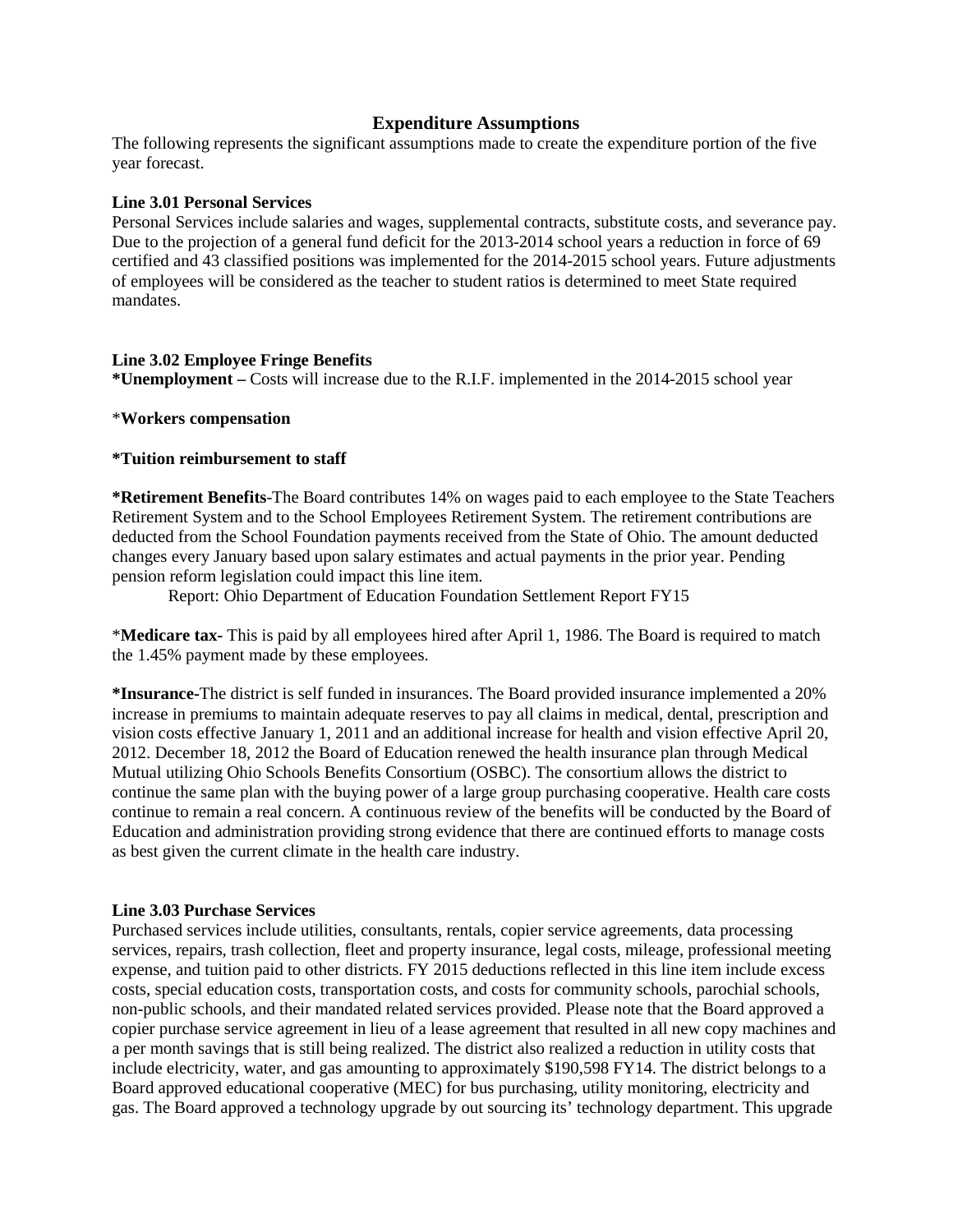has brought the district into compliance with state software, public records, wage and hour payroll mandates, and state mandated testing for students. For years 2014-2015 typical preschool will be eliminated from the district resulting in a decrease for transportation and an increase in room rentals.

Report: Ohio Department of Education Foundation Settlement Report FY15

### **3.04 Supplies and Materials**

This category includes amounts paid for material items of an expendable nature, instructional supplies, teaching aids, testing supplies, office supplies, building & grounds supplies, vehicle supplies, and fuel used for the vehicle fleet. The district supplies and materials will have a moderate increase for FY 2015 due to a fluctuating economy of higher fuel costs and small increases in years 2016-2019 due to implementing cost saving measures and district-wide operating plans.

# **Line 3.05 Capital Outlay**

This line item includes educational, administrative, maintenance equipment, and technology purchases. The district has an aging bus fleet and has assessed a replacement plan and is part of a Board approved bus purchasing cooperative. Four (4) new buses were purchased FY12, one (1) handicapped bus FY13, two (2) buses FY14, and three (3) buses FY15. Purchasing two (2) buses a year is in a long range plan as feasible in the budget. In addition, because our Board has been committed to increasing energy usage effectively and compliance issues mandated by State and Federal regulations, the financial forecast provides resources for technology upgrades and immediate needs that include new roofs, condensate vacuum systems, boilers, electrical demand controls, and lights FY15 at different buildings. Much progress has been made and the Board of Education is committed to sound stewardship over the taxpayer provided facilities.

## **Line 4.02 Principal-Notes**

Principal payments for Emergency Tax Anticipation Notes, Series 2013 (Federally Taxable).

# **Line 4.04 Principal-State Advancements**

Principal payments for State advancement.

# **Line 4.05 Principal-HB 264 Loans**

Ohio House Bill 264 Energy Conservation Program principal payments.

### **Line 4.06 Interest and Fiscal Charges**

Emergency Tax Anticipation Notes, Series 2013 (Federally Taxable) Ohio and House Bill 264 Energy Conservation Program interest payments.

# **Line 4.30 Other Objectives**

Generally this category includes amounts paid for goods and services not otherwise classified above, such as expenditures for the county auditor, audit fees, liability insurance and payment of dues and fees, and miscellaneous payments.

### **Line 5.01 Operating Transfers Out**

This category accommodates transfers and advances of funds from the general fund to various local, state, and federal projects.

# **Line 6.01 Excess of Revenues and Other Financing Sources over (under) Expenditures and Other Financing Uses**

This line item represents the district's solvency and fiscal health.